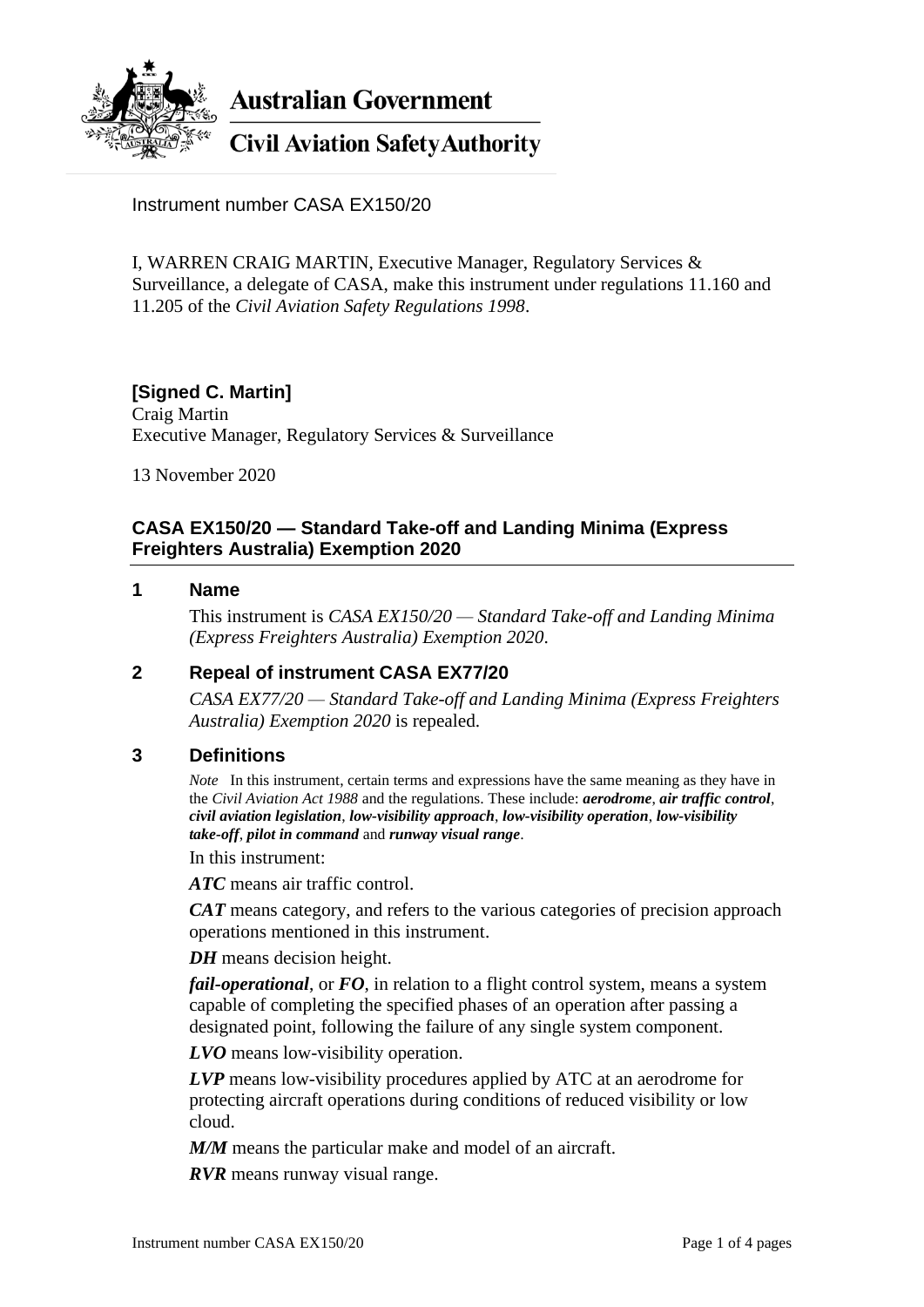*SA CAT I* means Special Authorisation CAT I.

*SA CAT II* means Special Authorisation CAT II.

### **4 Application**

This instrument applies in relation to Express Freighters Australia Pty Limited (the *exempted operator*), ARN 503021, if:

- (a) the exempted operator conducts a flight to or from an aerodrome in any of the following kinds of aircraft (the *aircraft*): A321-231, B737-300, B737-400, B767-300F; and
- (b) ATC at the aerodrome has informed the pilot in command of the aircraft that LVP are in force.

### **5 Exemptions**

- (1) The exempted operator is exempt from compliance with subregulations 257 (3) and (4) of CAR in relation to the flight.
- (2) The pilot in command of the aircraft is exempt from compliance with subregulations 257 (3) and (4) of CAR in relation to the flight.

# **6 Conditions**

- (1) It is a condition of the exemption in subsection 5 (1) that the exempted operator ensures compliance with the requirements mentioned in subsection (3) and in Schedule 3.
- (2) It is a condition of the exemption in subsection 5 (2) that the pilot in command of the aircraft ensures compliance with the requirements mentioned in subsection (3).
- (3) The requirements are:
	- (a) the aircraft must comply with the meteorological minima for LVO and associated requirements set out in Schedule 1; and
	- (b) the requirements for LVO mentioned in Schedule 2.

### **7 Repeal of this instrument**

This instrument is repealed at the end of 31 October 2023.

# **Schedule 1 Operating minima for LVO**

### **Low-visibility take-off minimum**

1 An aircraft of a kind mentioned in column 1 of Table 1 must not conduct a low-visibility take-off from the aerodrome if the reported RVR for the take-off is less than the meteorological minimum mentioned in column 2 of the Table.

#### **Table 1: Low-visibility take-off minimum**

| <b>Aircraft M/M</b>                        | <b>Meteorological minimum</b> |
|--------------------------------------------|-------------------------------|
| $\alpha$ (column 1)                        | $\alpha$ (column 2)           |
| A321-231, B737-300, B737-400,<br>B767-300F | $125 \text{ m}$               |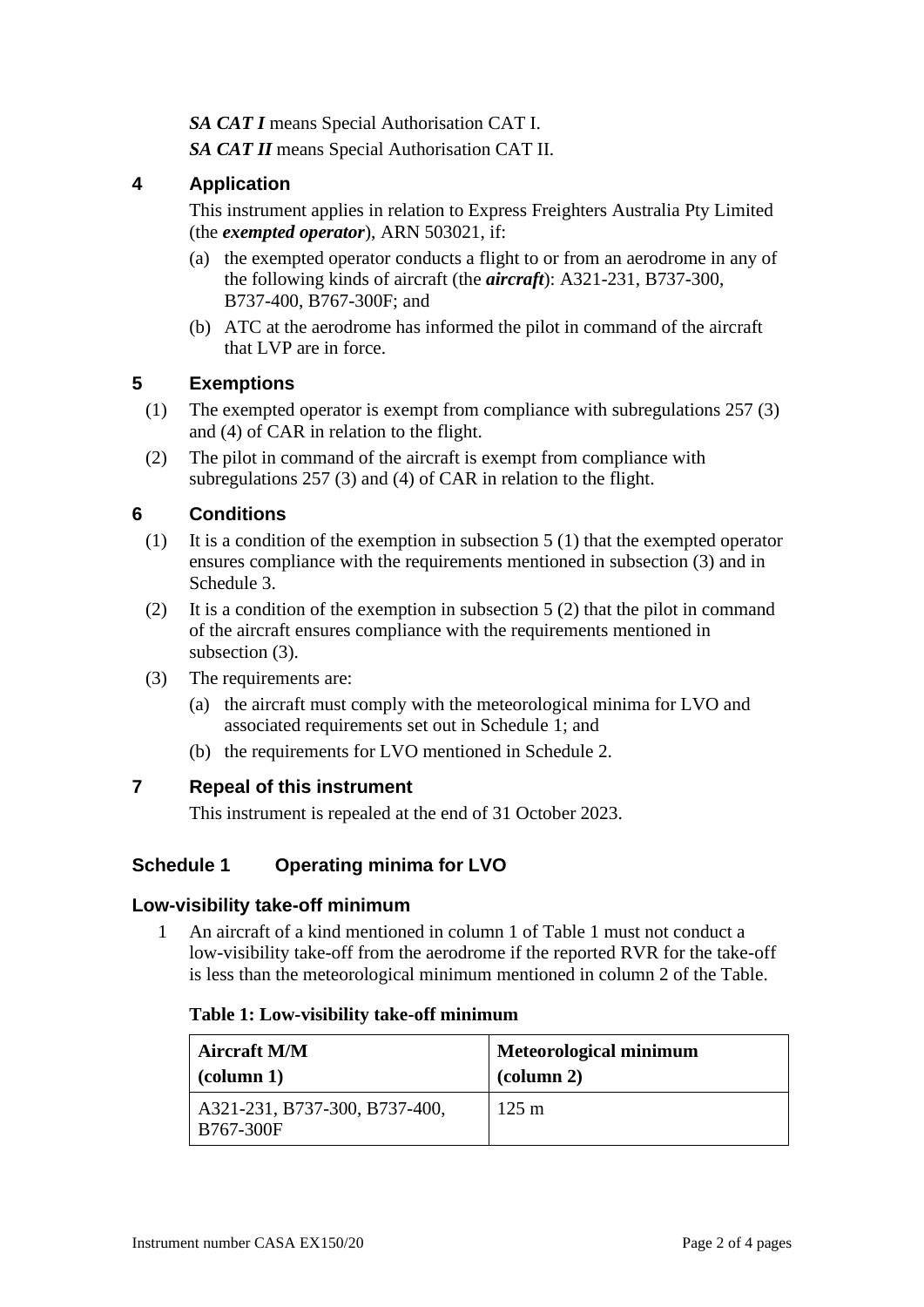### **Low-visibility approach minima**

- 2 An aircraft of a kind mentioned in column 1 of Table 2, when conducting a low-visibility approach operation mentioned in column 2 of the Table for the purpose of landing the aircraft:
	- (a) has the RVR meteorological minimum mentioned in column 3 of the Table for the low-visibility approach operation; and
	- (b) must apply the DH mentioned in column 4 of the Table for the low-visibility approach operation.

| <b>Aircraft M/M</b><br>$\left(\text{column } 1\right)$                                   | Low-visibility<br>approach<br>operation<br>(column 2) | <b>RVR</b><br>minimum<br>$\left(\text{column }3\right)$ | DH<br>$\text{(column 4)}$ |
|------------------------------------------------------------------------------------------|-------------------------------------------------------|---------------------------------------------------------|---------------------------|
| B737-300, B737-400                                                                       | <b>CATII</b>                                          | $300 \text{ m}$                                         | $100$ ft                  |
| A321-231, B767-300F                                                                      | <b>SA CAT I</b>                                       | $450 \text{ m}$                                         | $150$ ft                  |
|                                                                                          | <b>SA CAT II</b>                                      | $400 \text{ m}$                                         | $100$ ft                  |
|                                                                                          | <b>CATII</b>                                          | 300 m                                                   | $100$ ft                  |
|                                                                                          | <b>CAT IIIA</b>                                       | $175 \text{ m}$                                         | $50$ ft                   |
| A321-231 with FO flight<br>control system,<br>B767-300F with FO<br>flight control system | <b>CAT IIIB</b>                                       | 75m                                                     | No DH                     |

#### **Table 2: Low-visibility approach minima and requirements**

# **Schedule 2 Requirements for LVO**

### **Operating minimum and procedures**

- 1 If a flight of the kind mentioned in section 4 is conducted in a foreign country, the requirements for LVO for the flight are the most restrictive of the following:
	- (a) the requirements for LVO, for the flight, under the civil aviation legislation;
	- (b) the requirements for LVO, for the flight, of the foreign country.

### **Approach ban**

- 2 For landings, the following approach ban rules apply:
	- (a) when making an approach, the pilot in command of the aircraft must not continue beyond 1 000 ft above aerodrome elevation if a controlling zone RVR is reported by ATC as continually less than the specified minimum for the landing;
	- (b) if, after passing 1 000 ft above aerodrome elevation, a controlling zone RVR is reported by ATC as falling below the specified minimum, the pilot in command of the aircraft may continue the approach to the minimum.